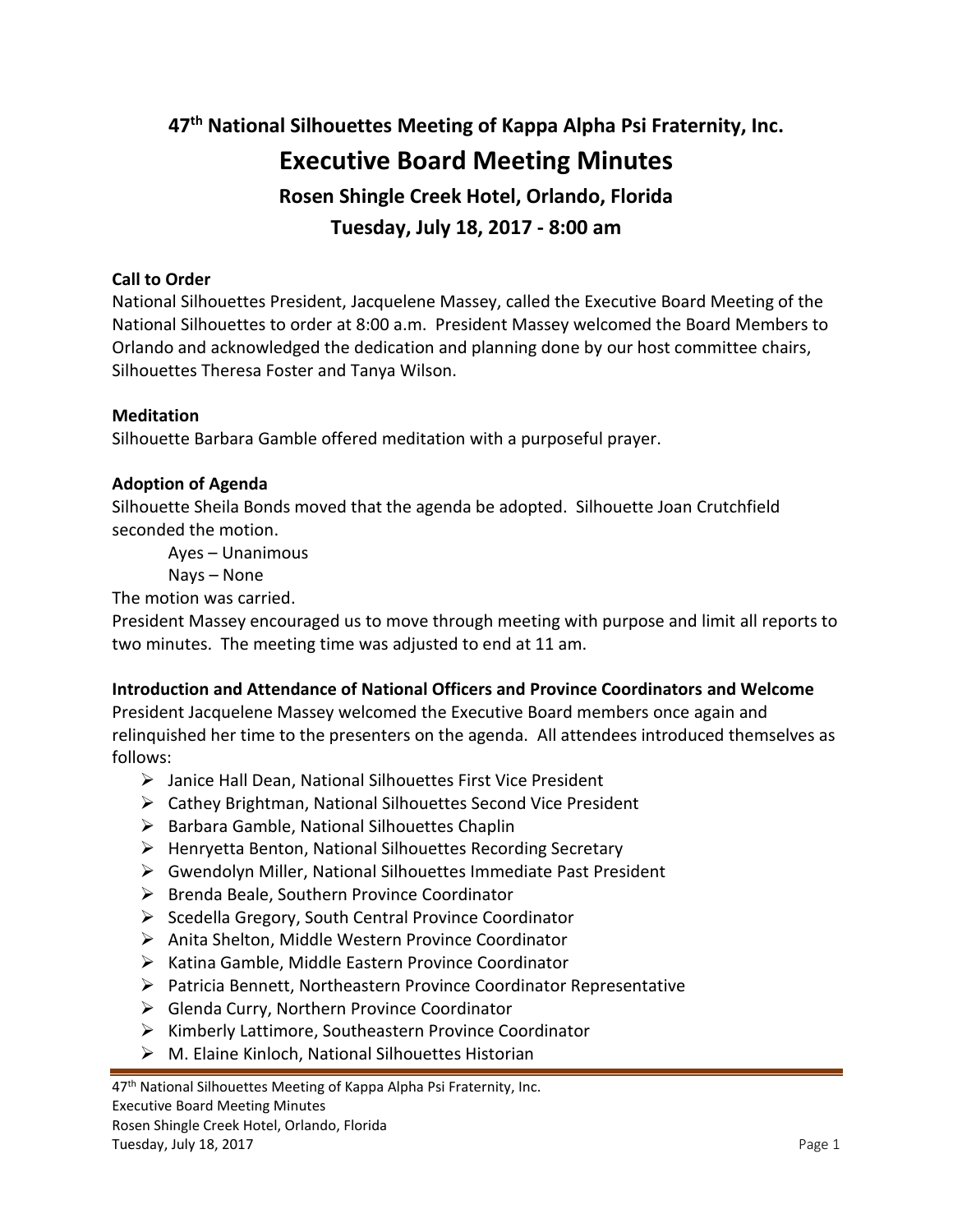- $\triangleright$  Andria Daniels, National Silhouettes Technology and Communications/Assistant Website Coordinator
- Jacinda Johnson-McCree, National Silhouettes Technology and Communications/Website Coordinator and Southwestern Province Coordinator
- Melonie Garrett, National Silhouettes Assistant Sergeant-at-Arms
- $\triangleright$  Cheryl Teare, Co-Chair of National Silhouettes Nominating Committee
- Erma Ward-Walker, National Silhouettes Widows Liaison Assistant Coordinator
- Laura Walker, National Silhouettes Widows Liaison Coordinator
- Theresa Foster, President of Orlando Chapter & Local Planning Committee Chair
- Tanya Wilson, Local Planning Committee Co-Chair
- $\triangleright$  Jean Smith, National Silhouettes Sergeant-at-Arms
- $\triangleright$  B. Denise Owens, North Central Province Coordinator
- Jacqueline Berryman, Western Province Coordinator
- $\triangleright$  Chantay Walker- Dillard, National Silhouettes Journalist
- $\triangleright$  Sheila Bonds, National Silhouettes Protocol Coordinator
- Diane Jenkins, National Silhouettes Treasurer
- $\triangleright$  Shirley Pinckney, National Silhouettes Financial Secretary
- $\triangleright$  Joan Crutchfield, National Silhouettes Executive Assistant and Eastern Province Coordinator
- $\triangleright$  Nadine Bonds, National Silhouettes Parliamentarian

The following Executive Board Members were absent during the Executive Board Meeting:

- Adrienne Tanner, National Silhouettes Nominating Committee Chair
- $\triangleright$  Brandi Gladden, National Silhouettes Registrar
- $\triangleright$  Zaviera Evans, East Central Province Coordinator
- $\triangleright$  Sandra Sharp, Northeastern Province Coordinator

## **Welcome**

Special greetings and a warm welcome were extended to all members of the Executive Board by our Host Province Coordinator, Silhouette Brenda Beale and the Host Committee Chair and Co-Chair, Silhouettes Theresa Foster and Tanya Wilson.

## **Registration Report**

Silhouette Tanya Wilson gave a registration report as of 7/17/2017 as follows:

- $\geq$  223 diamond Silhouettes
- $\geq$  274 luncheon; will seat for 280 for late registrants
- $\geq$  53 registered delegates
- $\geq 8$  widows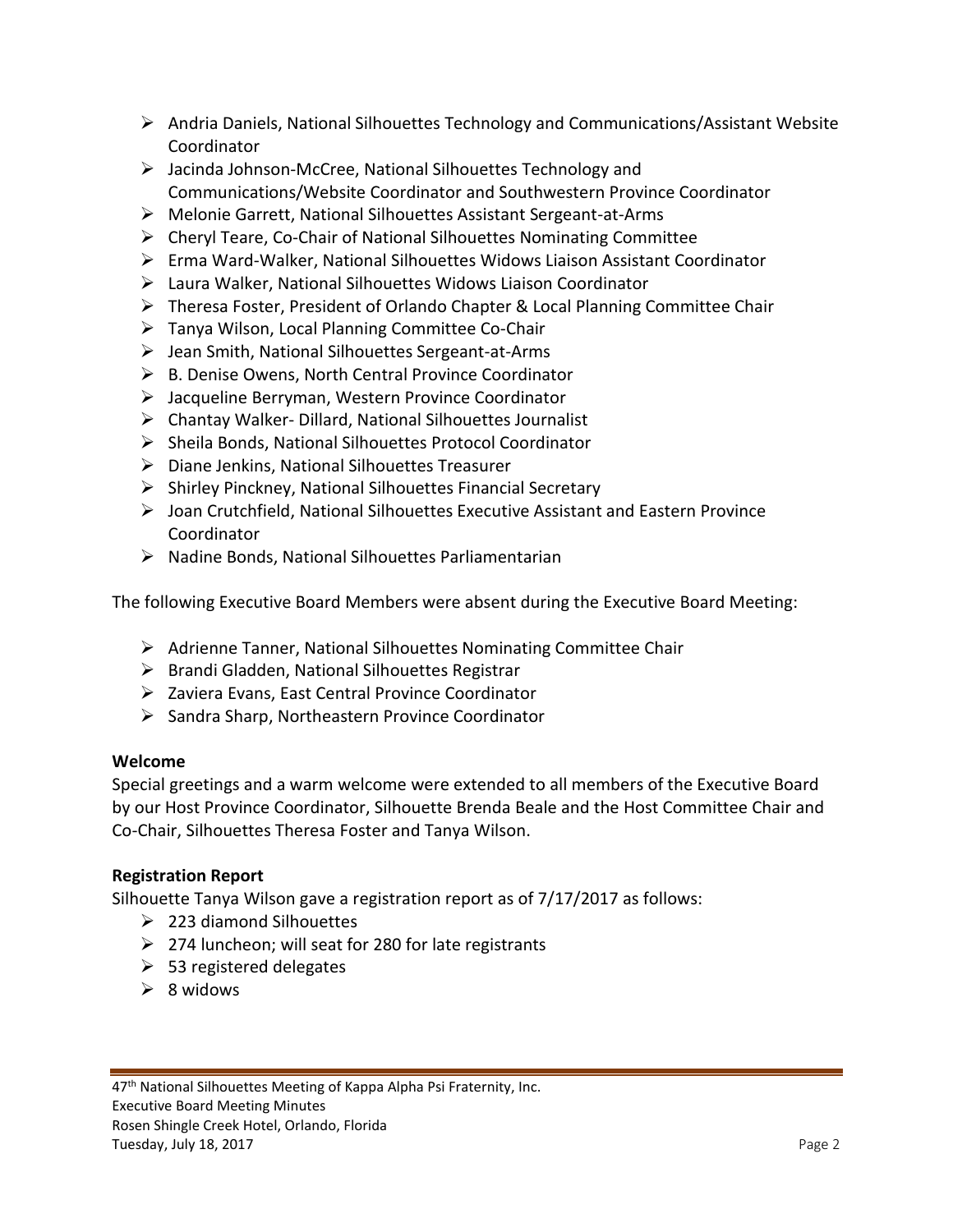The Southern Province has the most registered participants. Silhouettes from Alaska to Miami are registered at the conference. All diamond Silhouettes receive a scarf, a purse, a shoe bag and a charm logo with their registrations.

Logistics were given for the National Silhouettes picture which will be taken immediately after the Executive Board Meeting just outside on the patio.

### **Minutes**

Henryetta Benton, National Silhouettes Recording Secretary presented the 2015 National Silhouette Executive Board minutes and moved for their acceptance. The minutes have previously been electronically transmitted to all Executive Board members and posted on the National Silhouettes website. The motion was seconded by Janice Hall Dean.

Ayes – Unanimous

Nays–None

The motion was carried.

### **Membership Report**

Shirley Pinckney, National Silhouettes Financial Secretary, reported on the National Silhouettes membership as follows:

- $\geq 1,435$  as of 7/1/2017
- $\geq$  32 members at large
- $\geq$  88 chapters
- $\triangleright$  voting strength of 181 confirmed

## **Financial Report**

Silhouettes Diane Jenkins, National Silhouettes Treasurer and Shirley Pinckney distributed the financial report.

See attached report.

#### **Audit Report**

Silhouette Cathey Brightman, National Silhouettes Second Vice President, read the Auditors report dated 7/6/2017 from Hayman & Son Accounting, LLC. See attached report.

Discussion ensued concerning the policies concerning the disbursement of monies, vouchers and receipts.

Silhouette Scedella Gregory recommended that we place in the policies and procedures the correct handling of the monies for registration if the National Silhouettes are handling the registrations for the National Silhouettes meeting.

Silhouette Nadine Bonds, National Silhouettes Parliamentarian, read an amendment that was adopted in 2015*:*

47<sup>th</sup> National Silhouettes Meeting of Kappa Alpha Psi Fraternity, Inc. Executive Board Meeting Minutes Rosen Shingle Creek Hotel, Orlando, Florida Tuesday, July 18, 2017 **Page 3**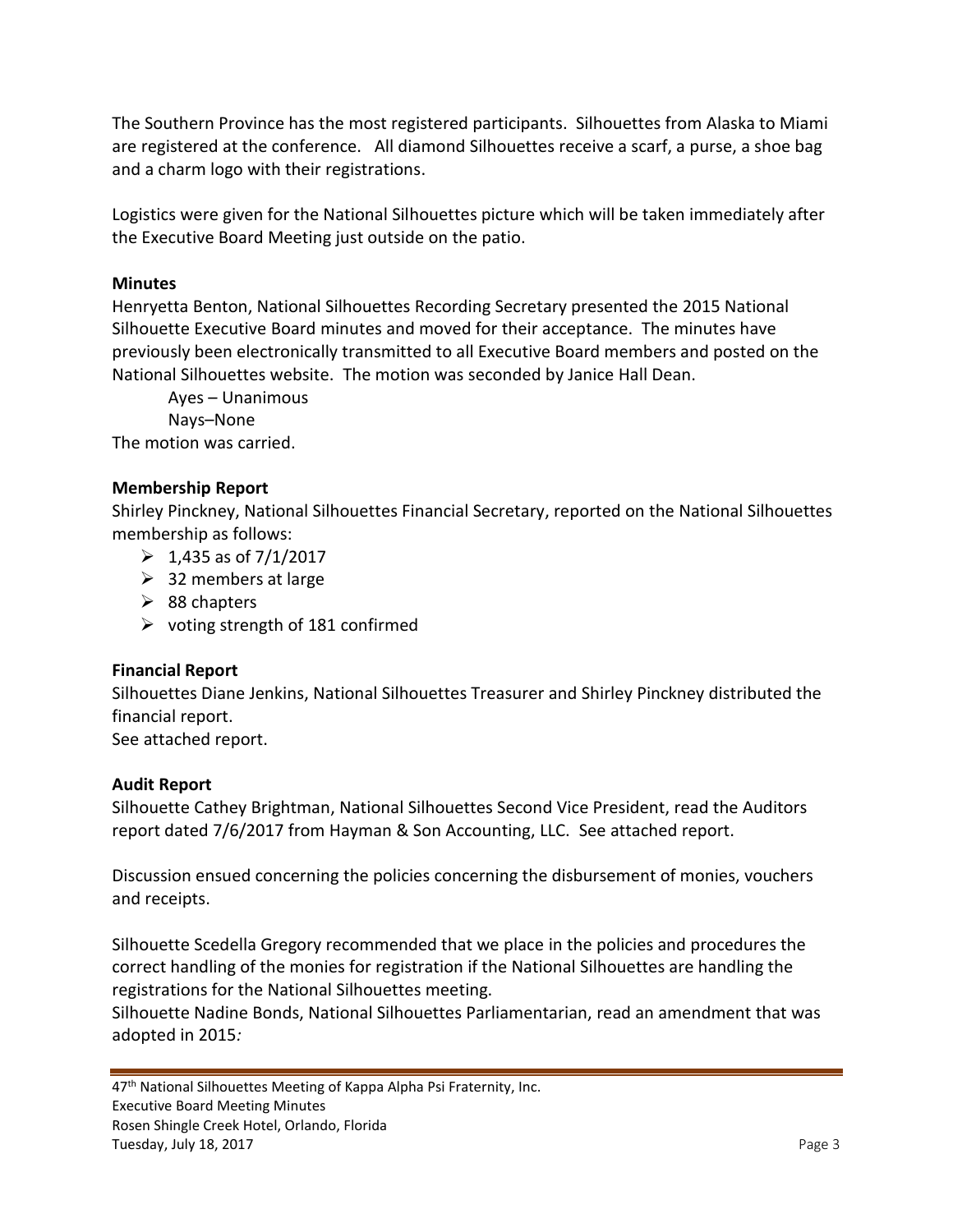" It shall be the duty of National Registrar to facilitate registration for National Silhouettes meeting and to identify resources For on-line registration and payment, provide record keeping and reporting of registration transactions to the National Treasurer and Executive Board. The National Registrar shall facilitate credential verification at National meetings and provide collaborative support to local chapters designated as National Silhouette meeting planning chapters."

### **Treasurer's Report**

National Silhouettes Treasurer, Diane Jenkins presented the Treasurer's Report. See attached report.

### **Financial Secretary's Report**

National Silhouettes Financial Secretary, Shirley Pinckney will have reports for the meeting tomorrow.

### **President's Report**

National Silhouettes President Jacquelene Massey relinquished her time and referenced her report which is in the Program Book. (Page 126)

### **First Vice President's Report**

National Silhouettes First Vice President, Janice Hall Dean relinquished her time and referenced her report and the Province Coordinators reports listed in the Program Book. (Pages 63-80)

## **Second Vice President's Report**

National Silhouettes Second Vice President, Cathey Brightman relinquished her time and referenced her report and the Province Coordinators reports listed in the Program Book. (Pages 81-92)

## **2017 Anniversary Steering Committee Report**

National Silhouettes 70<sup>th</sup> Anniversary Steering Committee Chair, Silhouette Nadine Bonds will recognize the contributors to the 70<sup>th</sup> anniversary during the President's Reception. The time has been changed from 5 to 7 pm. Please see report in the Program Book (Page 57)

## **Ways and Means Committee Report**

National Silhouettes Ways and Means Committee Chair and Co-Chair Silhouettes Jacqueline Berryman and Denise Owens thanked the committee participants and the Silhouettes for their support. The report is listed in the Program Book. (Page 51)

Silhouette Chantay Walker-Dillard is also a member of this committee and reported on the St Jude support from the Silhouettes. A poster has been prepared to solicit funds on behalf of the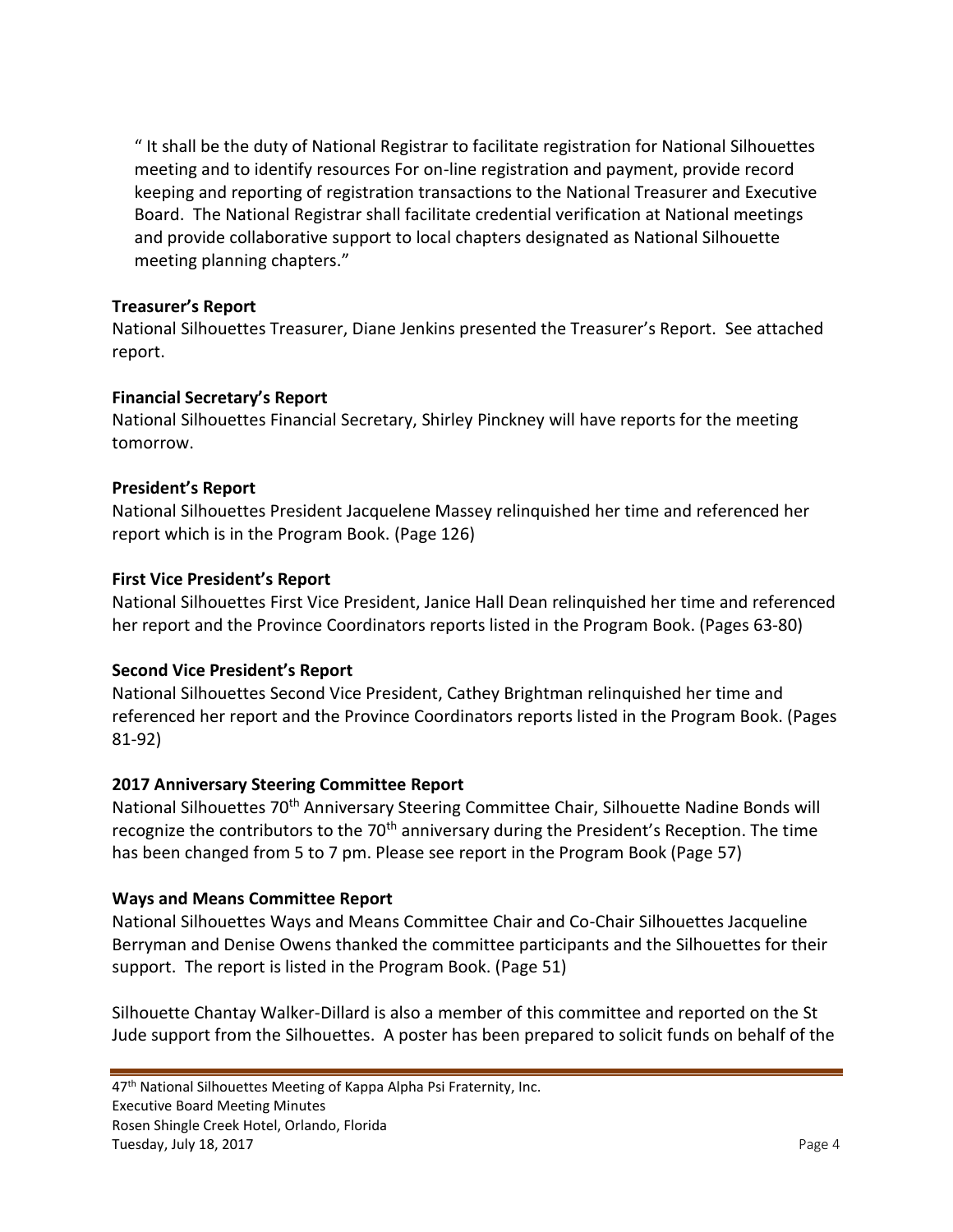Silhouettes to assist the members of Kappa Alpha Psi Fraternity, Inc. in this effort. Polemarch Battles is asking for our support in this effort.

## **Bylaws Committee Report**

National Silhouettes Bylaws Committee Chair and Co-Chair, Silhouette Nadine Bonds and Anita Shelton reported on the proposed bylaw amendments to be presented during this conference. (See attached bylaw amendments) Changes can only be made by December 31 of the year prior to our National Silhouettes meeting. Grammatical and article changes are possible; however, no substantive changes can be made without the approval of the body. Silhouette Jacinda Johnson McCree reported that the voting will be via electronic means.

# **Nominating Committee Report**

National Silhouettes Nominating Committee Co-Chair Silhouette Cheryl Teare reported that the deadline to receive nominations was extended by two weeks by members of the nominating committee. Silhouettes Adrienne Tanner (Chair), Cheryl Teare (Co-Chair), Patricia Bass, Maria George and Gwendolyn Miller are members of the committee. See attached report.

# **Widows Liaison Committee Report**

National Silhouettes Widows Liaison Chair and Co-Chair, Laura Walker and Erma Ward-Walker referenced their report in the Program Book (Page 50). Eight widows are registered at the conference. The report lists 100 financial Silhouette Widows; however, only 86 are validated by the Financial Secretary. The clarification is that the report can only list the financial Silhouette widows. A format will be sent to the widows in each Province to capture the numbers. Silhouette Walker listed to challenges she faced when working with the Kappas to reserve rooms for the widows attending the National Silhouettes meetings.

## **Foundation/Benevolence Report**

National Silhouettes Benevolent Committee Co-Chair, Silhouette Joan Petite Crutchfield referred to her report in the Program Book. (Page 58) Silhouette Crutchfield moved that a \$100.00 donation be made to the Safe Space Foundation (a women's shelter) for Polemarch Thomas and Geraldine Battles in the memory of their daughter, Ms. Artemesa Woods. The motion was seconded by Silhouette Sheila Bonds.

Ayes – Unanimous Nays – none The motion was carried.

The Foundation Report total is pending receipts from those attending this conference. See attached report.

## **National/Province Concerns**

No items were brought to the floor; all items are resolved.

47<sup>th</sup> National Silhouettes Meeting of Kappa Alpha Psi Fraternity, Inc. Executive Board Meeting Minutes Rosen Shingle Creek Hotel, Orlando, Florida Tuesday, July 18, 2017 **Page 5**